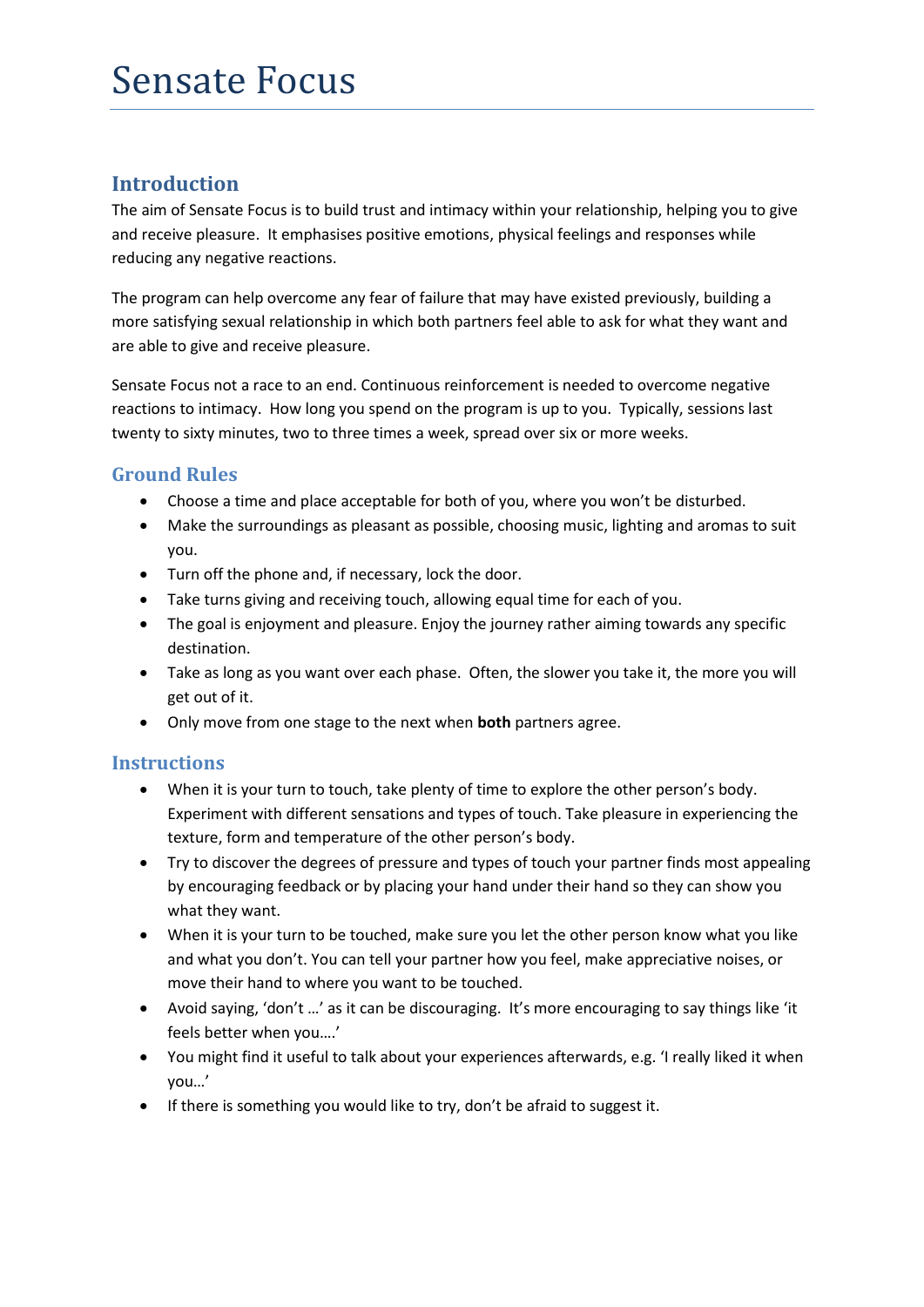## **Phase 1: Non-genital Sensate Focus**

## **Ground Rules**

- You can be naked, or wear underwear or relaxed clothing if that feels more comfortable.
- You may find a book or DVD about massage useful, if you want to learn different techniques.
- At this stage, avoid touching the obvious erogenous zones: breasts, nipples, vulva, clitoris or vagina, penis or testicles.
- Only move from one state to the next when you both feel you are ready.
- Sexual intercourse and orgasm are not permitted during this phase.

## **Instructions**

- During first sessions concentrate on touching the parts of the body normally visible: the hands, arms, feet, scalp and face.
- When you are ready, include the back, neck, arms, buttocks and legs, not neglecting the hands, feet and face.
- Finally bring in the chest, stomach, shoulders and thighs, but avoid the breasts, tops of legs and the groin area.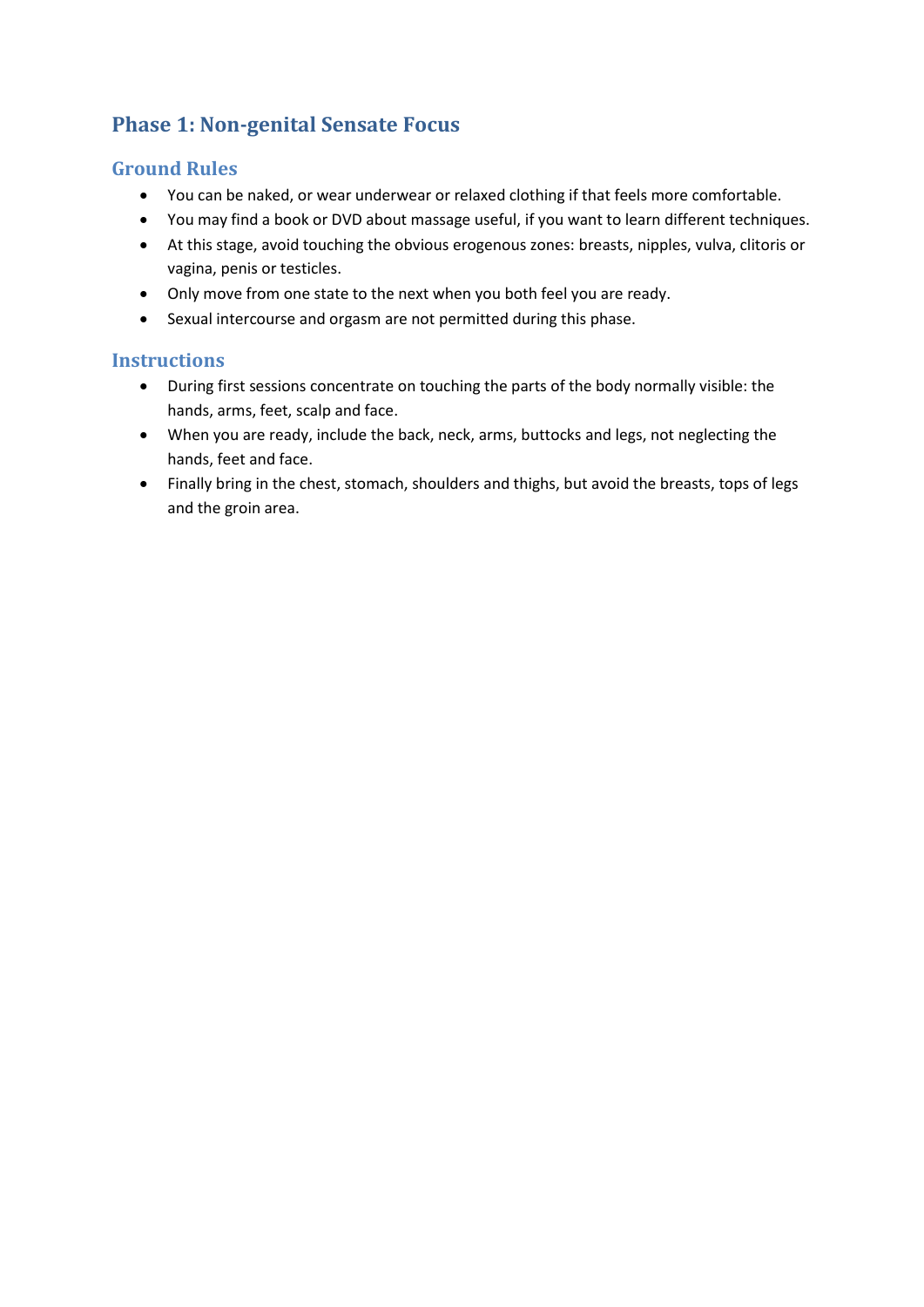## **Phase 2: Genital Sensate Focus**

## **Ground Rules:**

- Having spent some time on non-genital sensate focus you can bring in touching of the breast and genital areas. You might want to spend some time at this stage before moving on to the next.
- Continue to pay attention to the parts of the body that you explored in the previous sessions, as well as the new areas that you are incorporating.
- The main aim of these stages is to increase each person's pleasure and awareness of each other's responses to different types of stimulation. If one or both of you become aroused this is fine but it is not the aim of the exercise.
- During genital stimulation it is often useful to use a water-based lubricant. Oil-based products should not be used near condoms.
- Sexual intercourse and penetration is not permitted during this phase.

## **Instructions:**

- First incorporate touching of breasts and nipples. Remember, men have nipples too.
- Next include the areas around the genitals, including the testicles of a man
- Then introduce touching of the genitals themselves (the labia, clitoris and entrance to the vagina on a woman; the penis, shaft and glans on a man)
- After a while you may also want to incorporate oral as well as manual touching (kissing, licking and sucking) into both non-genital and genital touching.
- You may want to try the 'teasing technique'. Manually stimulate the other person's genitals, gently at first then increase the speed of stimulation. Take a rest for a few minutes and then begin again.
- If orgasm occurs at this or later stages, that is fine, but that is not the aim of the process.